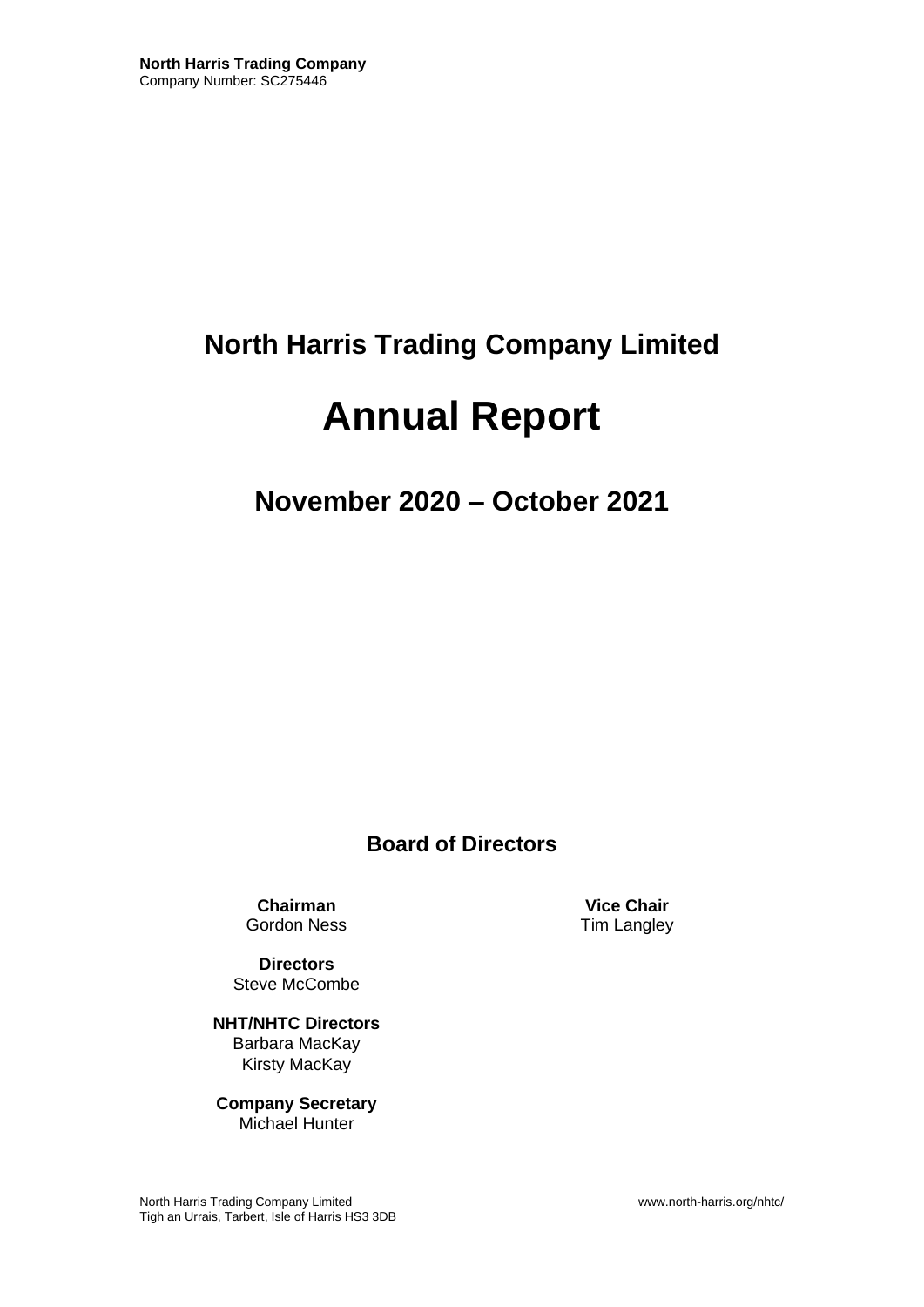## **Chairman's Report**

#### **Year ending 31st October 2021**

With Covid-19 and the ongoing restrictions placed on the company we continued our plan to consolidate, improve and remove some existing development schemes whilst looking for new revenue generating projects.

The shareholdings in Monan (Windfarm) and Bun Abhainn Eadarra (Micro Hyrdo) renewable energy schemes were exited from with some positive return to the company.

The Huisinis Gateway was reopened for a major portion of the tourist season and so income via donations was positive compared to 2020.

The recycling site at Urgha, whose operations have been expanded to include the sale of agricultural feed and some building/fencing supplies, continues to grow and the plan is to increase stockholding based on demand. Covid restricted the site for a number on months and restricted delivery of skips from CnES created a need to change hours of availability. A review of the site and the land usage could offer expansion mainly for crofting materials.

As previously stated in past AGM's, housing continues as a priority as the company and NHT continue to seek and review suitable site(s) with other agencies.

As always, I am very grateful to the board of directors for continuing to give their time to the company. I also thank the Trust board and staff for their support, in particular, David Wake and Michael Hunter for their consistent enthusiasm and professionalism.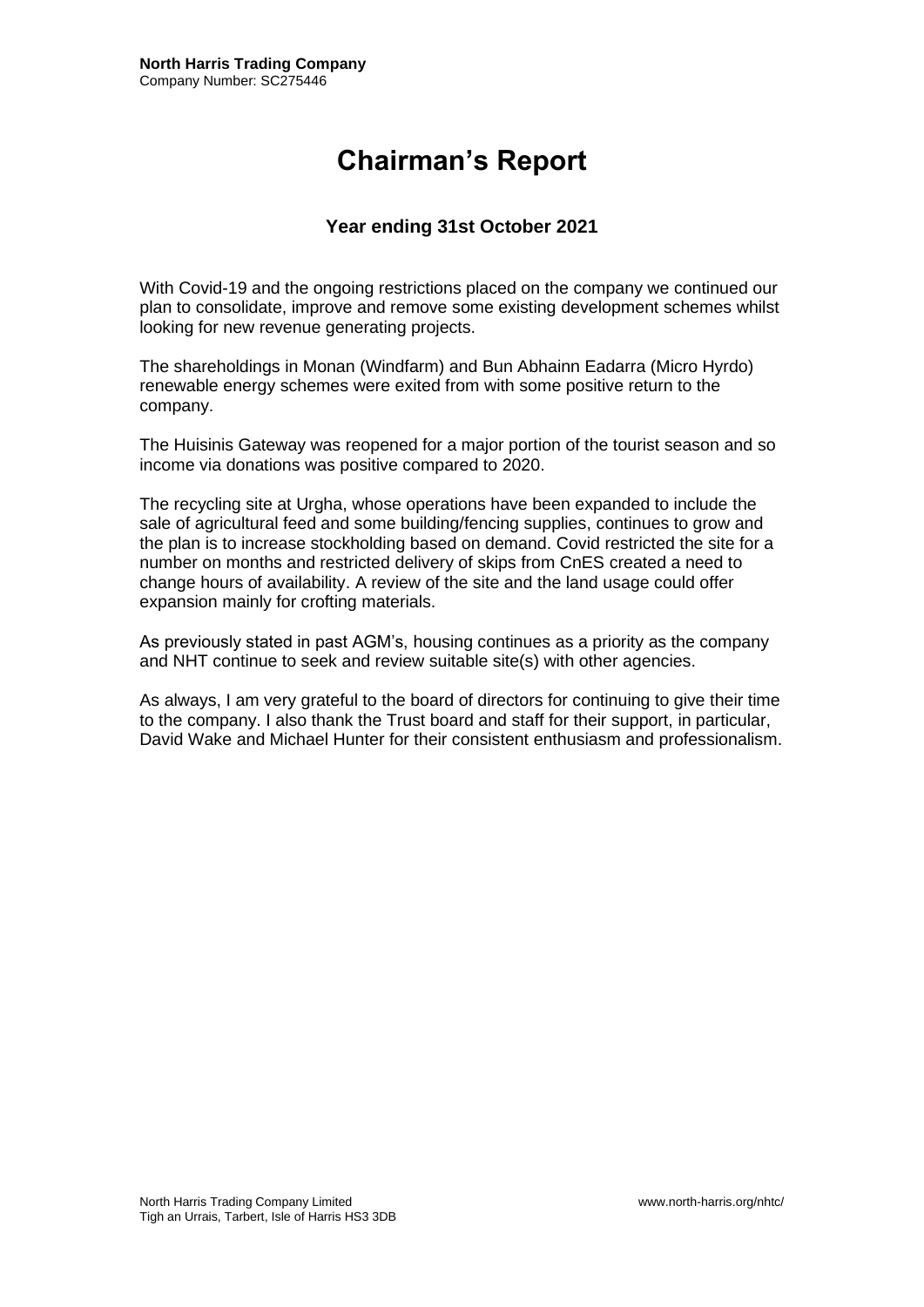## **Development Officer's Report**

#### **Year ending 31st October 2021**

The North Harris Trading Company (NHTC) is the wholly-owned subsidiary of the North Harris Trust (NHT). It was established in 2003 to deliver new income streams to the Trust to allow it to expand its community development activities.

This year saw Earth Capital (EC) exit its two Harris hydro schemes. NHTC worked closely with The West Harris Trust to bid to secure community ownership of both the Bunavoneader and Glean Dubhlinn hydro-electric schemes. EC eventually accepted an superior bid from Hydropol, a Czech Republic based developer. As part of the original agreement Hydropol acquired the minority shareholdings held by the two community groups. As of August, NHTC has no stake in the scheme ownership. NHTC has since agreed terms to continue to provide monthly checks on the scheme. NHT will continue to receive a ground rent.

Early in the year, one of the Monan wind turbines experienced a catastrophic failure during maintenance. Pictures of the blades scattered on the ground were circulated widely on social media. Health and Safety concerns were raised with Constantine Wind Energy (CWE), the majority owner of the scheme. Later in the year CWE asked NHTC to co-sign a refinancing deal. The potential liabilities of this, along with operational concerns prompted the decision for NHTC to sell its minority shareholding in the windfarm.

Microgeneration has continued unabated throughout the pandemic. NHTC owns and operates three solar PV installations and three wind turbines. Quotes were received for the replacement of the Urgha Westwind turbine, as it is no longer supported. These proved to be too expensive to allow an acceptable payback time. It was agreed to inspect the turbine and continue operation.

NHTC continues to operate the North Harris Community Recycling S**i**te on behalf of CnES. This year has once again been challenging with a lack of serviceable skips and drivers, meaning that skips haven't been turning over as quickly as needed. We have continued the restricted winter opening schedule throughout the year. There is some hope of the situation improving as CnES has secured funding to purchase new equipment.

The Crofting Supplies business continued to grow throughout the year. The product range has developed with the recent addition of wild bird feed and feeders and the broadening of the supplier base. As well as a card-payment terminal, a cloud-based till system was installed. This, along with the ability to print receipts, is providing an easier way of documenting sales and reporting VAT due. In May we received Kickstart funding to employ a young person for 6 months. This has offered extra help with the retail and recycling operations as well as supporting the Estate Maintenance team. The local availability of animal feeds and fencing materials has been well received by the community during this second year of the pandemic.

We continue to investigate opportunities to create more business space in North Harris. Following an earlier feasibility study into redeveloping the area around the recycling site at Urgha, a site investigation was undertaken. The conclusion drawn from the results of numerous trial pits was that any development would involve the removal of significant volumes of peat and spoil contaminated with years of domestic